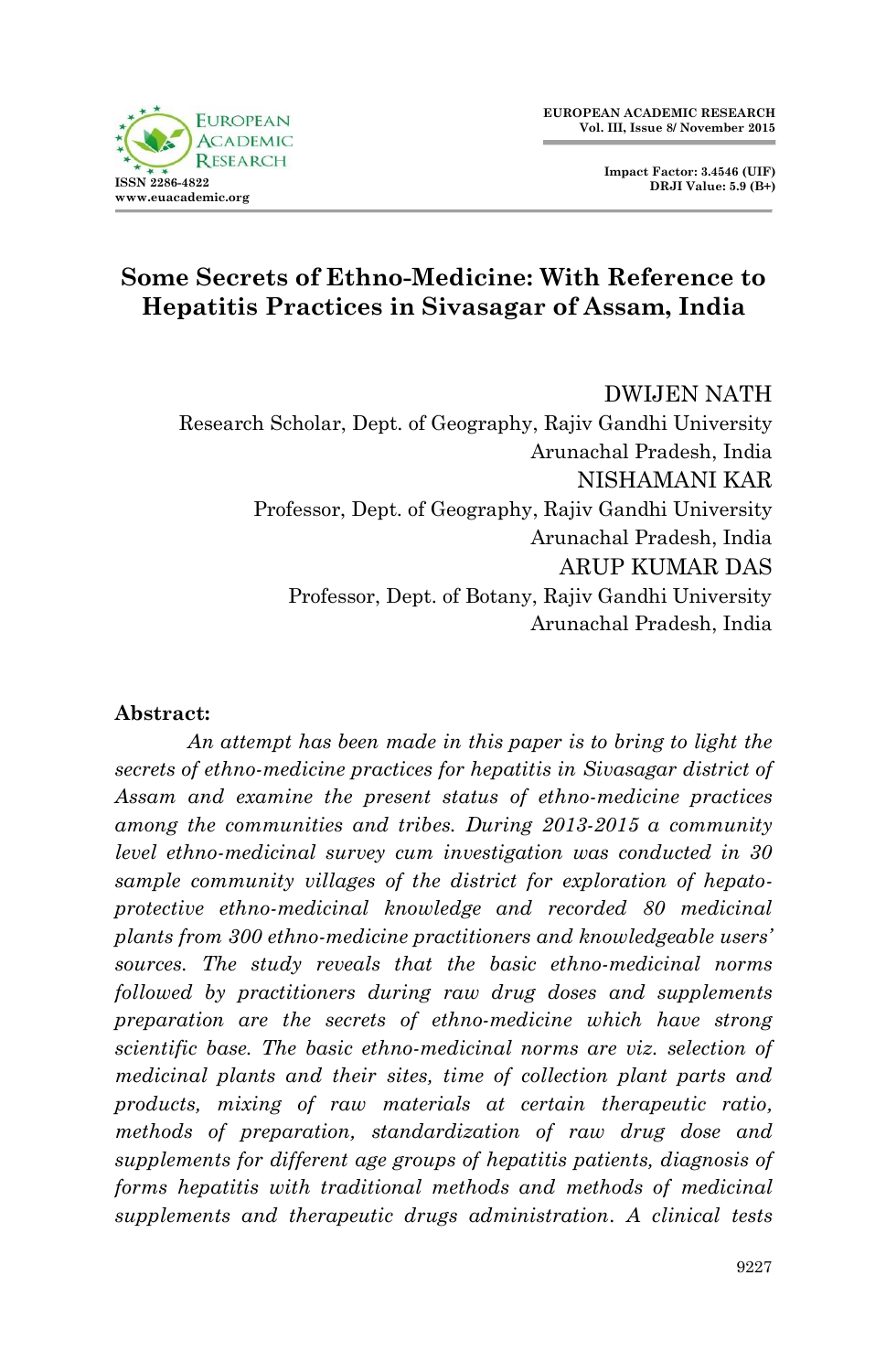*and trials are utmost necessary for exploration of effective hepatoprotective drugs and supplements of the region for human welfare.* 

**Key words**: Ethno-medicine, Hepatitis, Sivasagar, Assam

### **Introduction:**

Since early Neanderthal man biotic and a-biotic components of nature have been using for hilling purposes with trial and error methods. Ethno-medicines are those therapeutic raw drugs and medicinal supplements, composed of biotic and a-biotic components of nature and closely linked with culture and traditions of ethnics, formulated and administrated by practitioners and knowledgeable users for the treatment of various diseases and illness of human, peat animals, cultured crops and other purposes with their inherent knowledge based experiences in a particular geographical area or region. The basic raw materials of ethno-medicines may be of plant origin, animal origin, mineral or metal sources. Medicinal plant species are the basic sources of ethno-medicinal therapeutic drugs and supplements. It plays a vital role in primary health care of people in the developing countries of world. Ethnomedicinal health care system has offered first line therapy against many diseases. In 1973, World Congress of Alternative Medicine Convention at Rome, World Health Organization (WHO) has identified and enlisted over 100 forms of different practices of the world, along with ethno-medicine (Mirchandni 2002).

 Liver problems are going to be a most serious problem in the world. Hepatitis is a liver inflammatory disease, infected by groups of virus- A, B, C, D and E. As per WHO report 2011, hepatitis kills more than one million people every year, one in twelve persons are estimated to be living with viral hepatitis. Hepatitis B is 100 times more infectious than HIV. Hepatitis is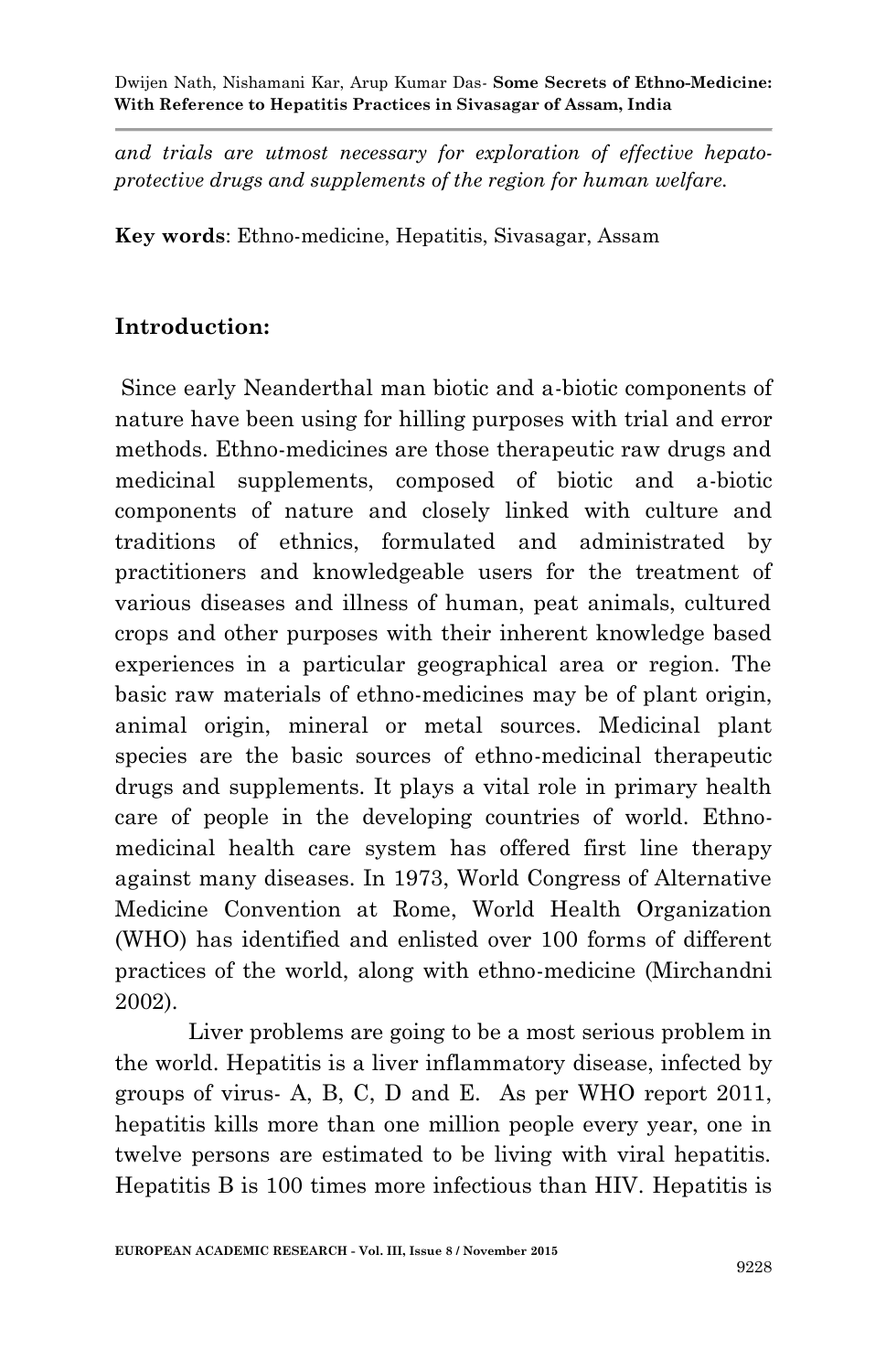a global problem. Viral hepatitis is important pathogens causing liver diseases in India. There is no unique treatment for jaundice and hepatitis by prescribing modern allopathic and homeopathic medicine (Abbasi, *et. al.,* 2009). Hepatitis C is an emerging infection in India and an important pathogen causing liver disease. Hepatitis treatments with ethno-medicinal raw drugs and supplements are a part of culture and tradition of ethnic groups and sub-groups of Sivagar district of Assam. Among the all ethno-medicinal supplements and therapeutic drugs, hepato-protective ethno-medicine has strong social reliability for its effectiveness and less adverse affect on health. With the advancement of science and technology ethnomedicinal knowledge has been rapidly declining for which many effective ethno-medicinal plant species of the region are in the path of threatened.

 The study area Sivasagar district is a unique part of Assam from socio-cultural and ecological points of view. It extends from 26º45′ North to 27º15′ North latitude and 94º25′ East to 95º20′ East longitude. It comprises with three subdivisions viz. Sivasagar, Nazira and Charaideo. The normal annual rainfall of the district is 2244.5 mm. The minimum and maximum temperatures are 6.9°C and 37.2°C during winter and midsummer respectively and average relative humidity is above 86%. Humid monsoon climate with dry winter and wet summer; deciduous, evergreen and semi-evergreen forest, elevated topography with hills, hillocks and plains; alluvial and late-rite soil belts; numerous tributaries and sub-tributaries; varied species of flora and fauna at ecosystem level and several ethnic groups and sub-groups with their own folk culture traditions are the significant character of this region.

## **Objective:**

The basic objective of the paper is to bring to light the secrets of ethno-medicine practices for hepatitis in Sivasagar district of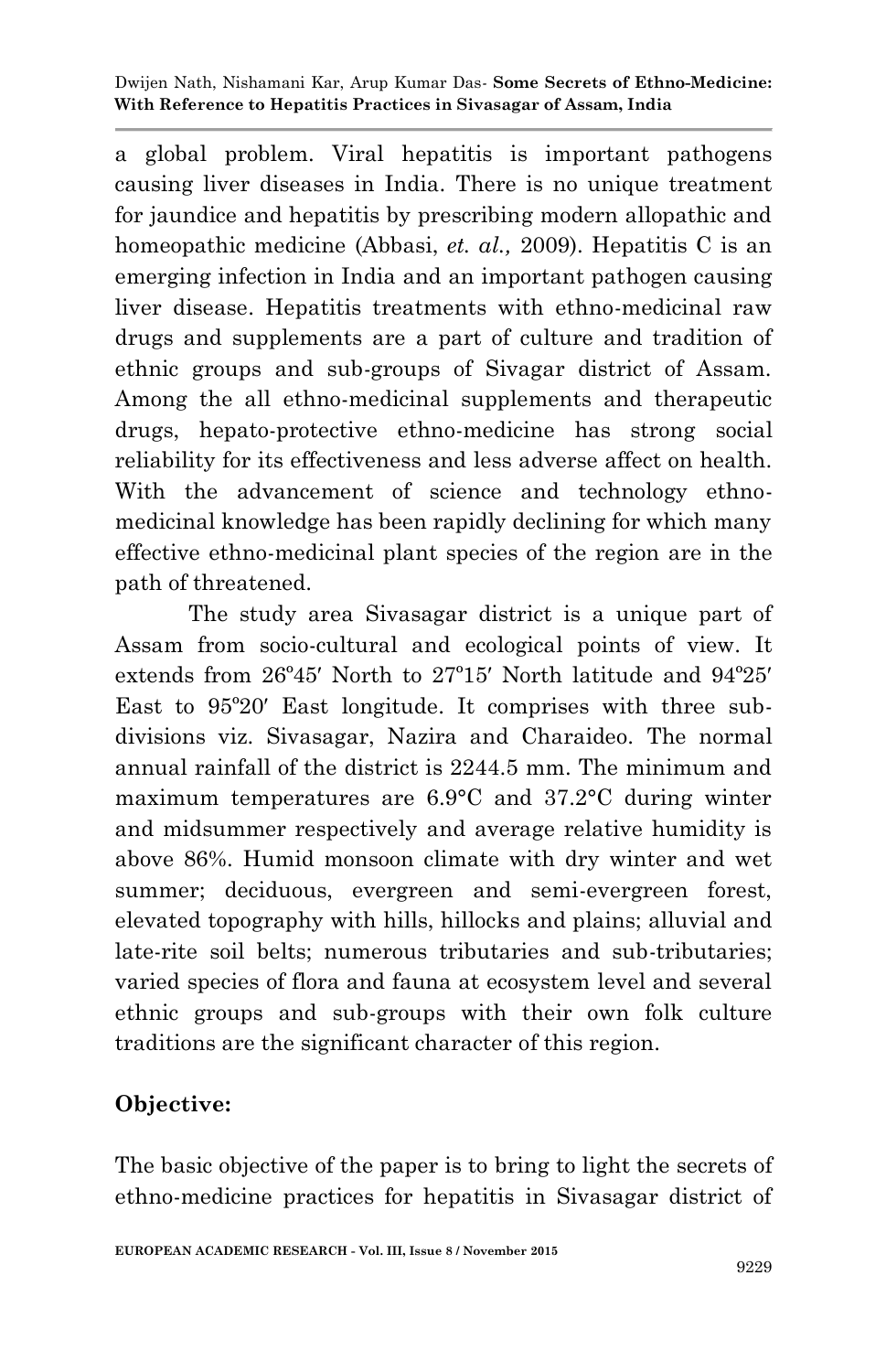Assam and examine the reliability of raw hepato- protective drugs and supplements among the communities and tribes.

## **Significance:**

The study is significance for the botanists, bio-technologist, pharmacologist, planners and decision makers of state government of Assam and central government of Indian and scholars of relevant fields in the realistic formulation of strategy and plans for exploration of new hepato-protective drugs and supplements from ethno-medicinal health care sector.

### **Review of Relevance Literature:**

Review of relevance literature revealed that in ethno-medicinal health care sector, social scientist as well as scientific researchers has been undertaking study with their own approaches. Last few decades researchers have been exploring many effective medicinal plants from ethno-medicinal health care sector. In different region of the world researches has been undertaking by research on hepato-protective medicinal plants but very less integrated research has done considering ethnomedicinal formulation methods and techniques. In Pakistan a study was conducted by Arshad Mehmood Abbasi, Mir Ajab Khan, Mushtaq Ahmad, Muhammad Zafar, Hamayun Khan, Niaz Muhammad, and Shazia Sultana, (2009) on medicinal plants used for jaundice and hepatitis. Based on socio-economic documentation, they reported 30 medicinal plants belonging to 24 families while majority of the reported species are wild and rare.

 In one study Ashis Mukhopadhya, Department of Gastroinal Science. Christian Medical College, Vellor, India (2008) conducted a research on Hepatitis C infection in India, where he found that Hepatitis C is an emerging infection in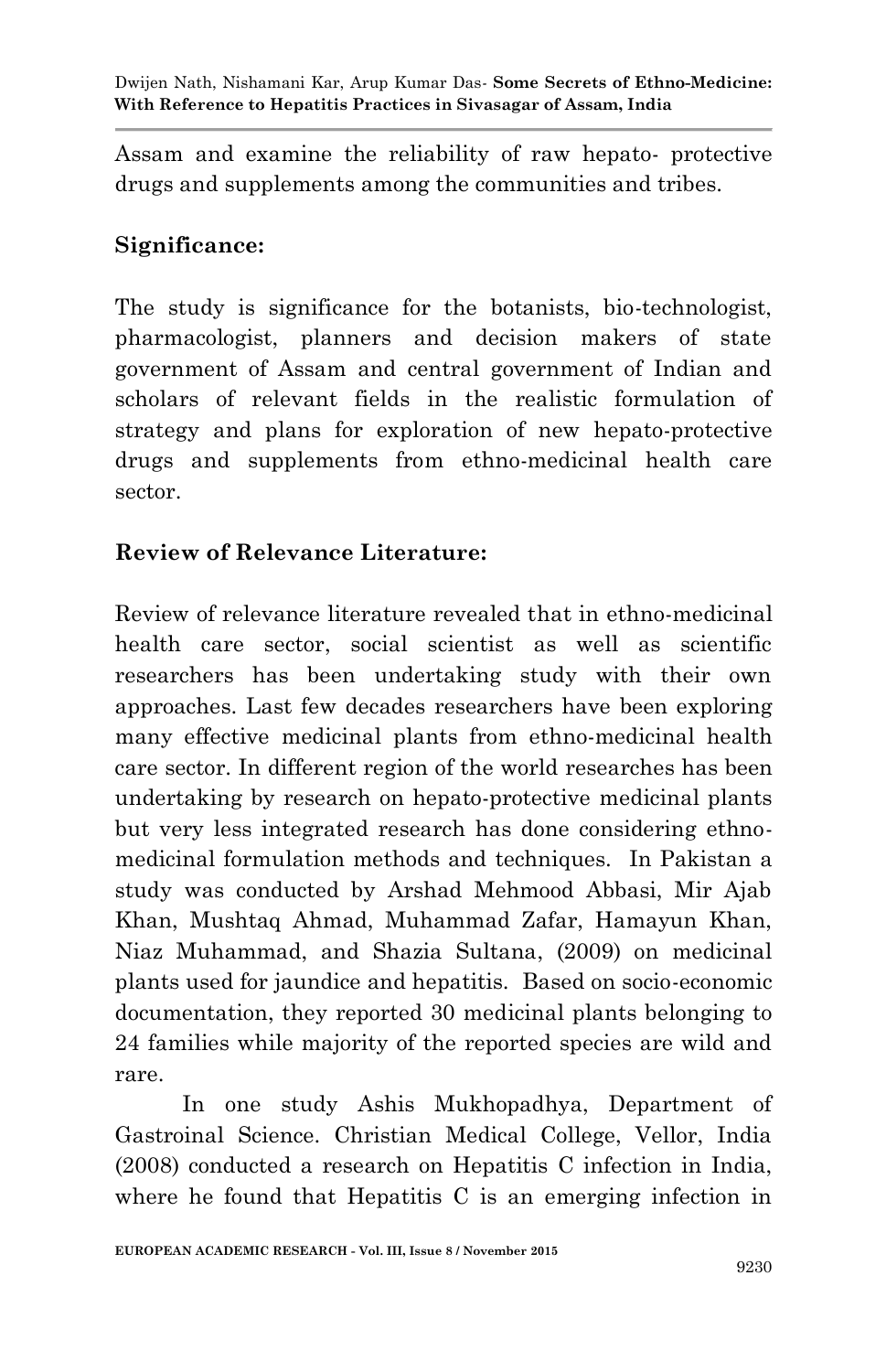India responsible for liver diseases in various regions of the country. Plant species are the chief source of ethno-medicinal therapeutic drugs. An important study was conducted by Prabhat Kumar Rai and H. Lalramnghinglova, (2011) on ethnomedicinal plant resources of Mizoram, and reported 302 plants from 96 families. They found that ethno-medicinal plants of the state are threatened for anthropogenic activities. In concluding remark they stated that deforestation and up growing popularity of modern health care services are the chief factors for which medicinal plants are losing its attention in the state. Many researchers have done their survey on ethno-botanical literature. In India an ethno botanical literature survey has been undertaking by Nikita Rajlaxmi Rana, Pushpendra Goswami and Shilpa Subhedar, Swami Vivekanand College of Pharmacy and Central India Institute of Pharmacy, Indore, M.P., (2011) on hepato-protective herbal drugs. They redefine the use of important herbal hepato-protective drugs like *Tionospora Cordifolia*, *Terminalia Arjuna*, *Plumbago Zeylanica* and *Berberis Aristata* that consist of specific chemical constituents and have their specific hepato-protective activity. These herbal drugs have shown the ability to maintain the normal functional statues of the liver with or without fewer side effects.

 A study was conducted by V.T., Hiremath, M.M. J. Vijaykumar, and T.C. Taranath (2010) on ethno medicinal plants of Jogimatti forest of Chitradurga district, Karnataka, India, where they reported 40 medicinal plants under 36 families for the treatment of 42 diseases either in single or in combination with some other ingredients, for the treatment of various ailments like eye ailments, joint pains, paralysis, urinary infection, eczema, fever, rheumatic complaints, inflammations, leprosy, cough and cold, herpes, ring worms, asthma, wound/burns, renal pain etc. They reported that many people of Chitradurga district still continue to depend traditionally on medicinal plants for primary health care.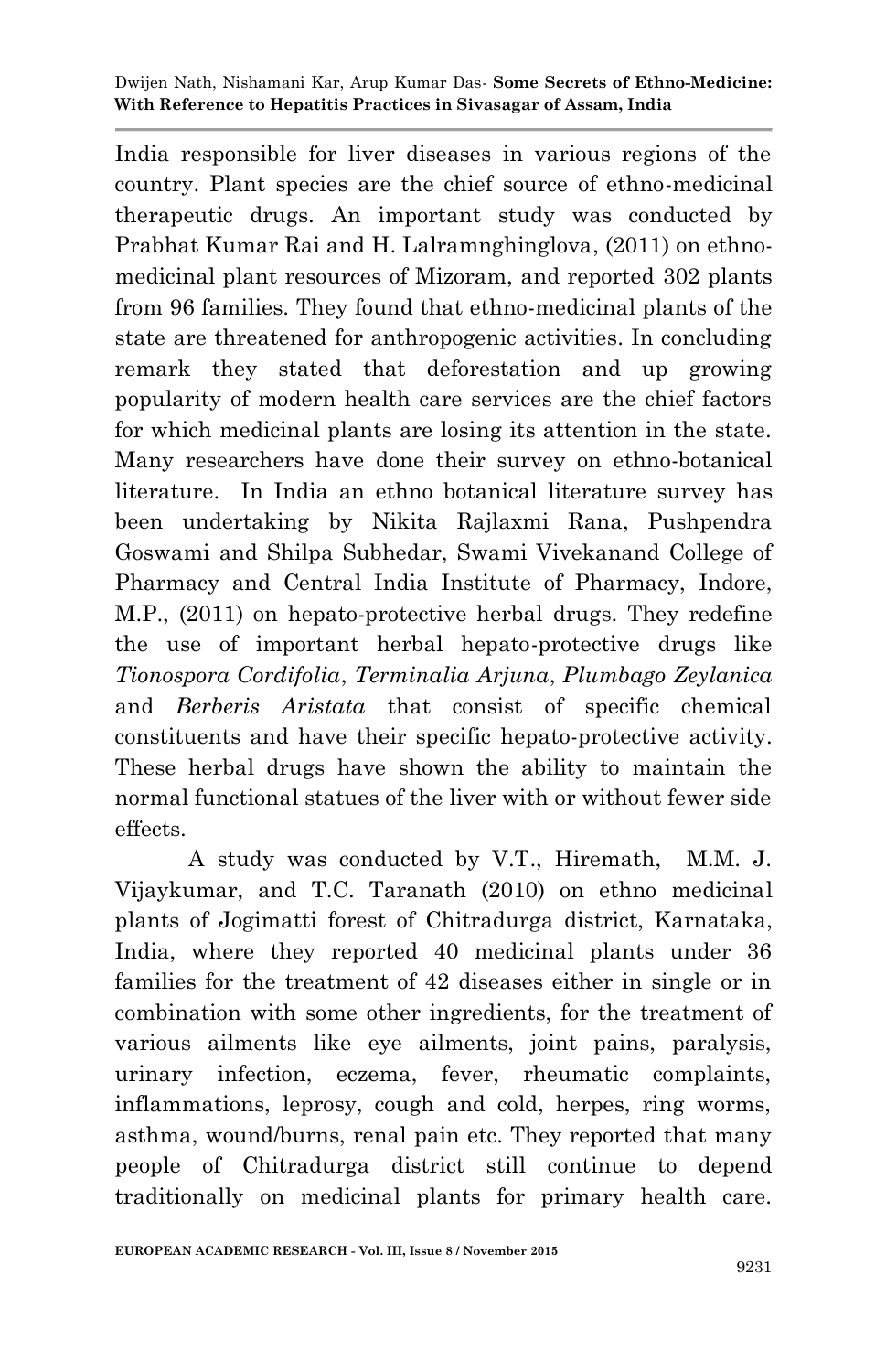Foundation for Revitalisation of Local Health Tradition (FRLHT), Banglore, India, has been conducting a research and developmental activities in the field of primary health care. In one workshop, Darshan Sankar (2006) stated that field tested participatory methodology is very important for rapid assessment of the community's therapeutic use of medicinal plants. It will be helpful to revitalize the community's folk healing practices in India.

 In Sivasagar district of Assam a study was conducted by D. Nath (2011) on naturally grown edible herbs used for hepatitis. In his study, 42 edible herbs used knowledge of ethnics of the district was reported, while 17 species are effective for all forms of hepatitis. These species are traditionally used by communities and tribes as medicinal recipes during hepatitis infections. He stated that ethnomedicinal researchers should have changed their methodology of research, so that research findings will be helpful for rural masses. In his concluding remarks he stated that proper monitoring and planning is utmost necessary for sustainable utilization and management of herb bio-resources of the district.

# **Materials and Methods:**

During 2013-2015, an ethno-medicinal survey was conducted in 30 sample community villages of Sivasagar district of Assam for exploration of traditional hepatitis knowledge. Primary data/information was collected with two sets of purposefully designed questionnaire cum schedule. From each sample community village, 10 respondents (reputed hepatitis practitioners, general practitioners and knowledgeable users) were selected for primary data/information. Total 80 hepatoprotective medicinal plants were recorded so far from 300 respondents' sources. With set-II questionnaire cum schedule 186 respondents (doctors, reliable persons, researchers,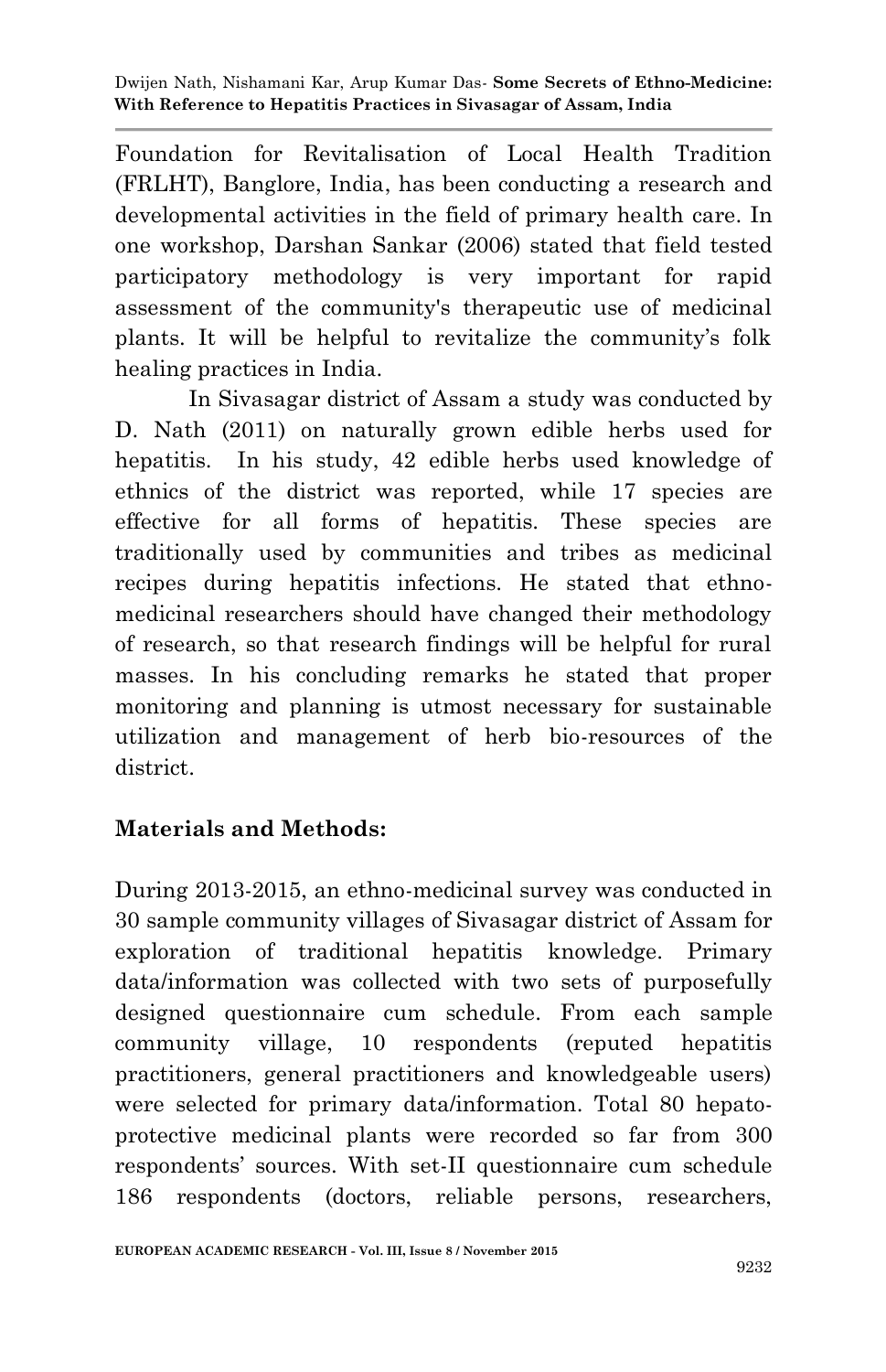government officials and persons related to mass media) were interviewed and interacted. Total 486 respondents were considered for the study. During field visits, photographs of the medicinal plants as well as voucher specimens were collected; side by side folk culture of communities and tribes and their traditional health care behaviors were noted down. Voucher specimens were identified with the help of relevant reports of (Kanjilal. et. al, 1934-1940; Jain and Rao. 1990; Islam, 1996; and Jain S.K 2001; Bora, A. 2003; Borah A, 2003; Dutta A C, 2004).

### **Results:**

The study reveals that the basic ethno-medicinal norms flow by ethno-medicine practitioners and knowledgeable users has determined the effectiveness of raw therapeutic drugs and supplements. Treatment of hepatitis is very risky. Most of the time practitioners uses edible plant parts and products and advices to uses certain food during hepatitis infection. Plant parts and products are the chief raw materials of ethnomedicinal raw drugs and supplements. Practitioners as well as communities and tribes are knowledgeable on hepato-protective medicinal plants of the study. During hepatitis infection all section of people uses certain edible plants as recipe forms with their inherent knowledge based experiences, Practitioners and knowledgeable users always prefer the plants grown in toxic free sites. Mature plant pats and product with disease are collected for medicinal supplement and raw drugs preparation. Another secret of ethno-medicine practices is the time of plant parts and products collection.

 From the study based on investigation in the sample community villages of the district it was recorded that reputed hepatitis collected raw plant materials in between dark and light reaction (before sunrise), which is the hormonal balance time of leafs. Practitioners collected twigs, sunny parts of bark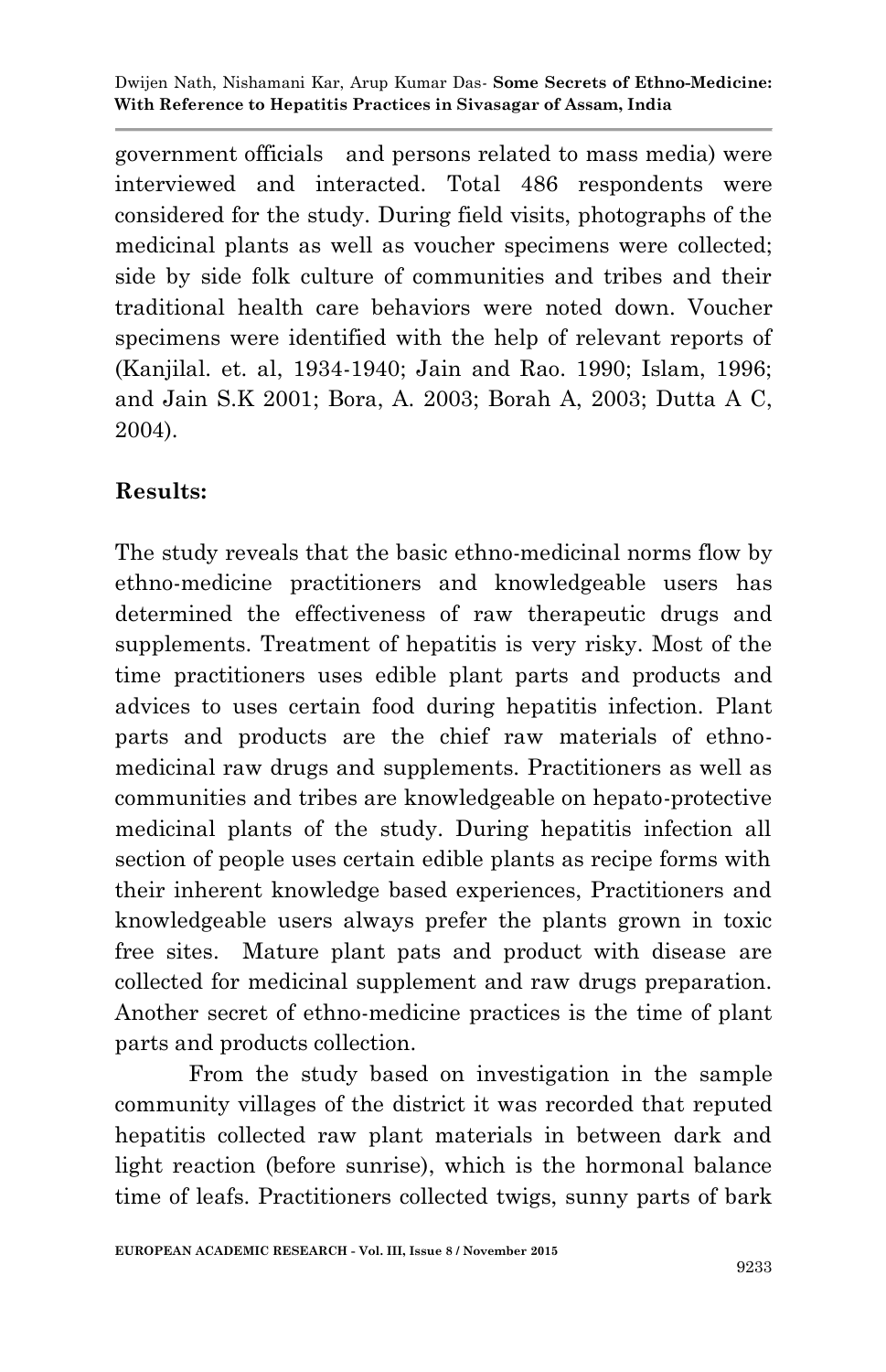and roots with some techniques (plucking with one breathe; bark collection from up to down with experiences and roots collection from certain depth). For raw drug dose preparation practitioners selected certain medicinal plants as the plants are not available in all season. Based on seasonal availability of medicinal plants, ethno-medicine practitioner prepared therapeutic drug doses with their own formulation at certain therapeutic ratio along with few edible plants. Before administration of hepato-protective drugs and supplements practitioners asked the family members for diagnosis of hepatitis forms and clinical test of the patient blood and urine. Reputed practitioners some time apply traditional methods. Some of the reputed practitioners used lime in palm and observe color, observe the urine color and observed the inflammation of liver. In all forms of hepatitis practitioners first administrated edible medicinal supplements. Generally administrated two to three medicinal supplement doses for one day and after health progress therapeutic plants are used. Raw medicinal supplement doses are prepared for one or two day. Practitioners advices to used such supplements along with aliphatic drugs as it has no side affect which has provided certain vitamins, miners and other phyto-molecules.

 Methods and techniques of ethno-medicine preparation for hepatitis are mixing of different plant parts. After collection of raw plant parts, practitioners and knowledgeable users properly wash the plant with water and selected different plant parts for particular doses and grinded with traditional methods and allowed to oxidize for 10-20 minutes. Most of the time, hepatitis drugs and supplements of the study area are prepared with raw cow milk with sugar base. It was recorded that local people always faith on reputed hepatitis practitioners as they are more experienced. Reputed practitioner belongs to all communities and tribes of the study area advices their patients for used certain recipes and asked for better aliphatic treatment and tests. Again practitioners of the study area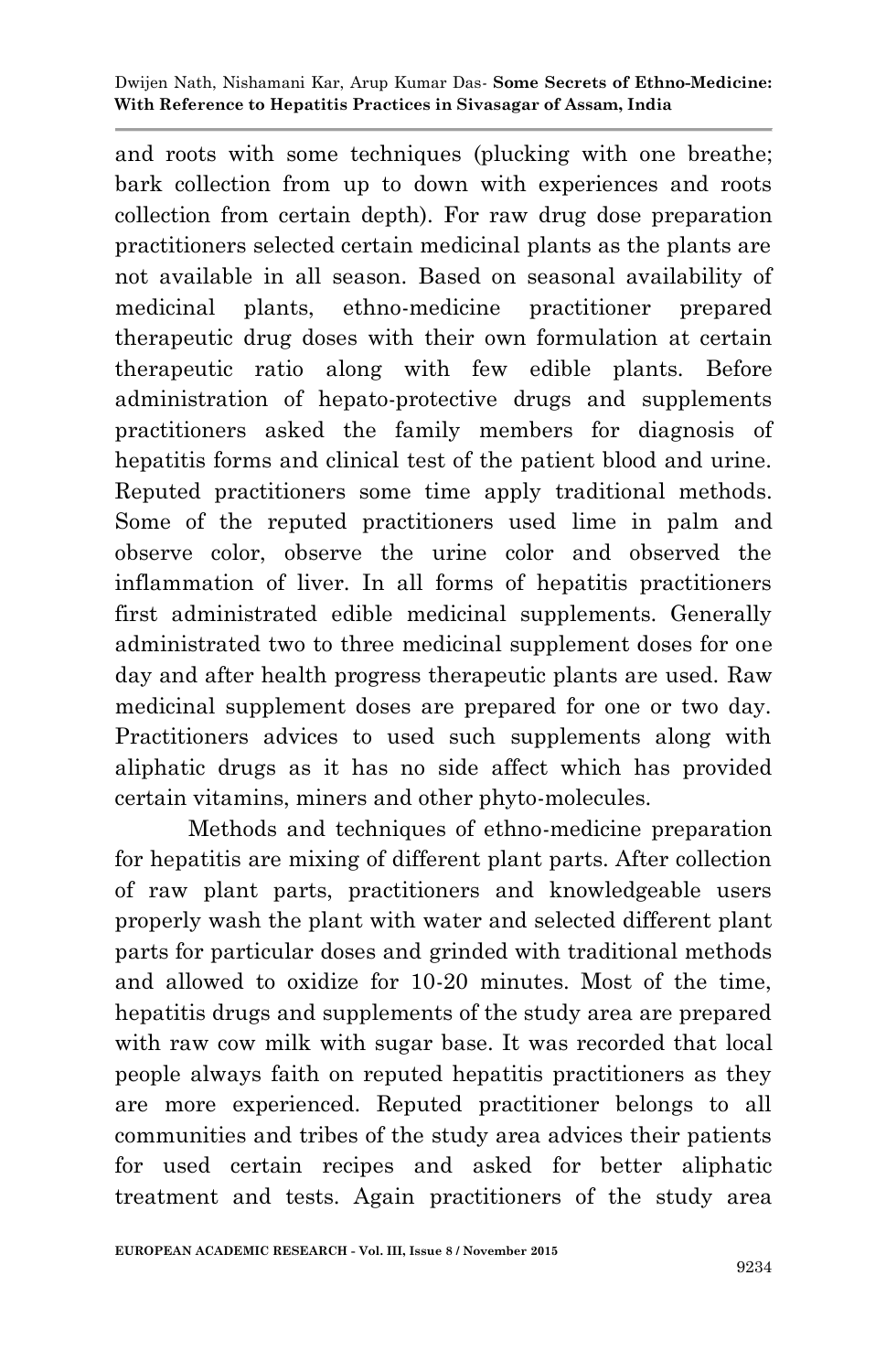standardized raw drug dose and supplements for different age groups of patients.

 The study reveals that out of the 80 recorded medicinal plants, 33 plant species are frequently used by respondents. Among the 33 reported plants, 16(57%) are herb, while 15(53.5%) plants are threatened for several anthropogenic causes viz. changing patterns of agricultural land-used, deforestation, degradation of ethno-medicinal knowledge among the young generation, extension and development of small scale tea cultivation in the high land, drilling operational activities of ONGC (L) and OIL, pesticide and herbicidal pollution from Teaestates, lack of knowledge on economic potentiality of ethnomedicinal plants, changing traditional food-habits, lack of scientific research in this traditional health care sector and less focus on ethno-medicine practices of the region. Among the reported plants 19 are used in both supplement as well as therapeutic drug forms. Among the reported plant species 6 plants viz. *Asperagus racemosus* Willd., *Cotsus specious* (Koen.) Smith., *Drymaria cordeta* Nees., *Sida rhombifolia* L, *Tinospora cordifolai* (Willd) and *Zigiber officinal* Rose are used in therapeutic drugs as well as medicinal supplement forms.

## **Discussions:**

The plant species *Alternanthera sessiles* L., *Amaranthus viridis* L., *Cajanus cajan* Mill., *Drymaria cordeta* Nees., *Hedyotis diffusa* Roxb., *Hydrocotyle asiatica* L., *Hydrocotyle sibthorpioides* Lamk., *Paederia scandens*(Lour.) Merr., *Punica granatum* L., *Tinospora cordifolai* (Willd).and Zigiber *officinal* Rose has prospect of herbal and medicinal tea production as most of them are edible. The concept of organic tea; herbal tea and spice tea are not new for North-East India. Communities and tribes traditionally prepared such types of tea, before the discovery of *Camellia sinensis* var*. assamica* (Maste) Kitomura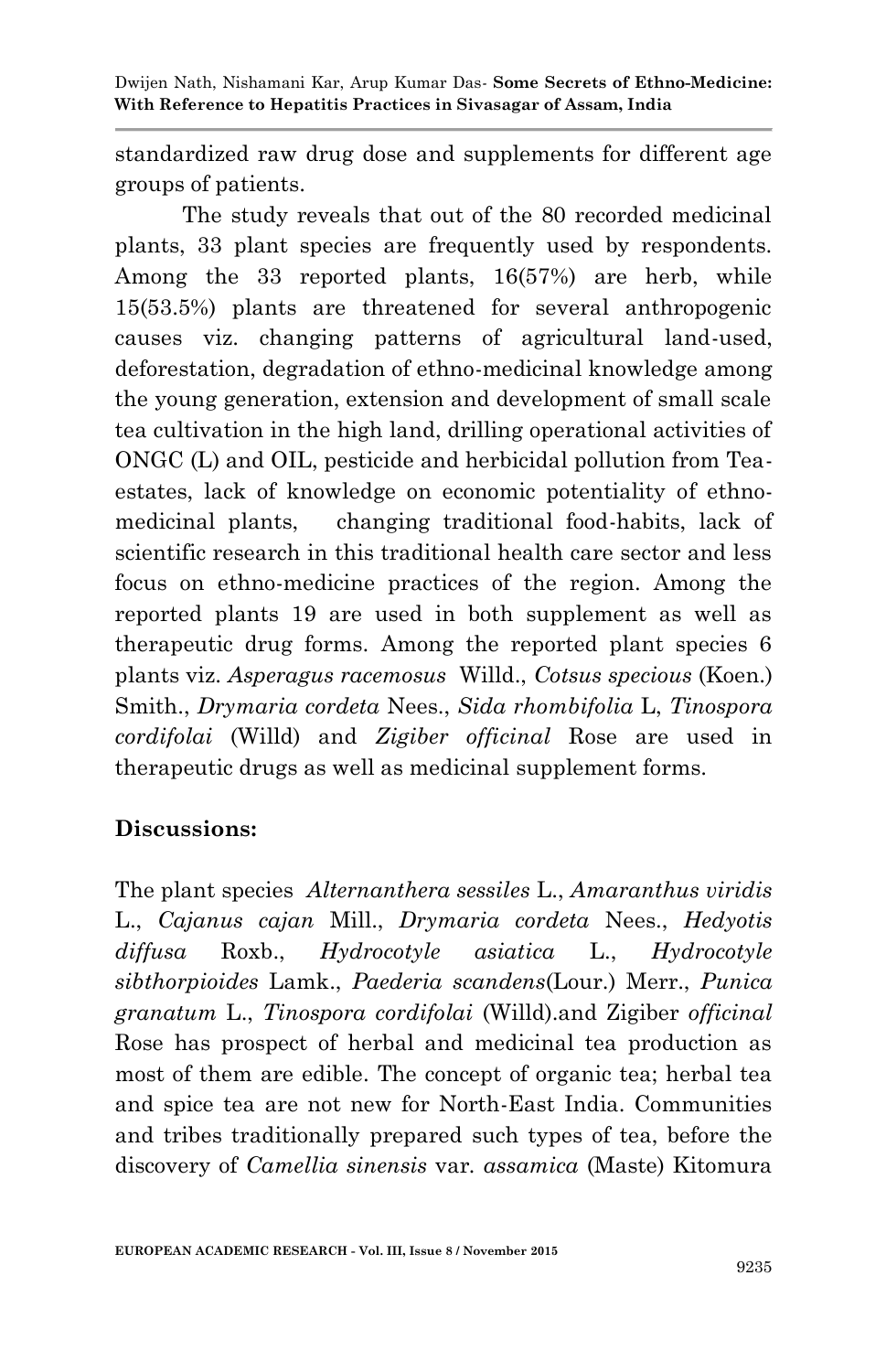(=*Thea assamica* Masters) by Robert Bruce in 1823 with the assistance of Dewan Moniram Dutta Barua (Jhawar 2000).

 The reported plants have protected our liver in many ways. Again the plant has confidently used by practitioners and experience users in therapeutic drug and medicinal food supplement forms for all types of hepatitis. The reported species could be successfully utilized in pharmaceutical industries of the country with proper clinical trial and test. In present course of investigation it is observed that no any conservation measures have been taken for ethno-medicinal plants of the region.

#### **Summary and Conclusions:**

Increasing demand of effective anti-hepatitis drugs and food supplement in the country, government and non-government organizations, researchers, local cultivators as well as pharmaceutical industries of the country should come forward with integrated approaches, considering different components like methods of cultivation, propagation, and related research work with socio-cultural justice and economic gains to the area. More over government of India should take necessary steps for revitalization of such practices through mass media, community level campaign, focusing the commercial prospect of the plants among local people and training should be done for small scale medicinal plants cultivation at family level for quality best production. It will generate income and employment opportunities to the rural unemployed youth of the district. There is an urgent need to establish these traditional values in both the national and international perspective, realizing the ongoing developmental trends in traditional knowledge. Considering health care benefits to the large section of poor people in the country, the researchers should have changed their methodology, so that their findings will be more beneficial to the society.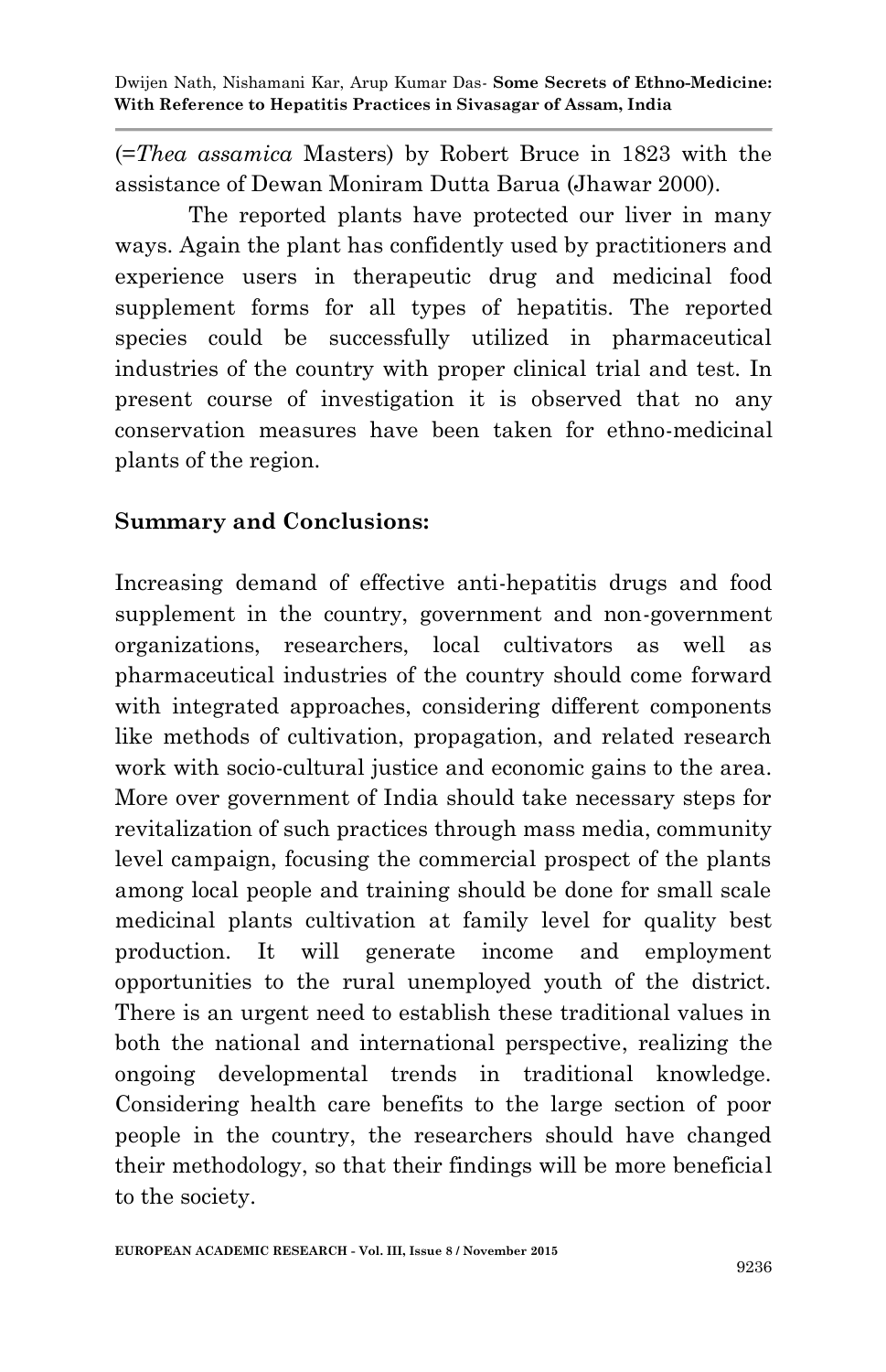#### **Acknowledgements:**

The authors like to acknowledge the ethno-medicine practitioners and knowledgeable users of Sivasagar district, Assam, who expressed their traditional knowledge base experiences on ethno-medicine practices for human welfare.

### **REFERENCES:**

1. Abbasi A. M., Khan, M. A., Ahmad M., Zafar M., Hamayun K., Muhammad N. and Sultana. S. *Medicinal plants used for the treatment of jaundice and hepatitis based on socio-economic documentation*, (African Journal of Biotechnology), 8(8) (2009): 1643-1650.

2. Borah A, A *Handbook of Scientific and Assamese name of plant*, (Aaranyak, Guwahati), 2003

3. Dutta A C, Asamor Gos-Gosoni Pratham Khandra, (Assam Science Society, Guwahati), 2004

4. Hiremath, V.T., Vijaykumer, M. M J, and Taranath, T.C. *Survey on Ethno medicinal Plants of Jogimatti Forest Chitradurga District, Karnataka, India*, "Environ. We Int. J. Sci. Tech". 5(2010): 223-233.

5. Islam, M. *Weeds of North-East India*, (The Assam Paper Industry. Tinsukia), 1996.

6. Jain, S.K. and Rao, R. R. *Ethno botany of India*, an over view, (Bot. Surv. India, Calcutta),1990.

7. Jhawar, R .S. *TEA- The Universal Health Drink*, (UBSPD Publishers, Ltd, New Delhi*),* 2000.

8. Kanjilal U.N., Kanjilal P.C. & Das A. *Flora of Assam,* (Government Press Shillong, Meghalaya), Vol. I-V (1934-1940).

9. Mirchandani, M. *Alternative and Complementary Therapies,* (India Publisher, Gurgaon, India), 2002

10. Mukhopadhya, A, Hepatitis *C in India*, "J. Biosci". 33 (2008): 465–473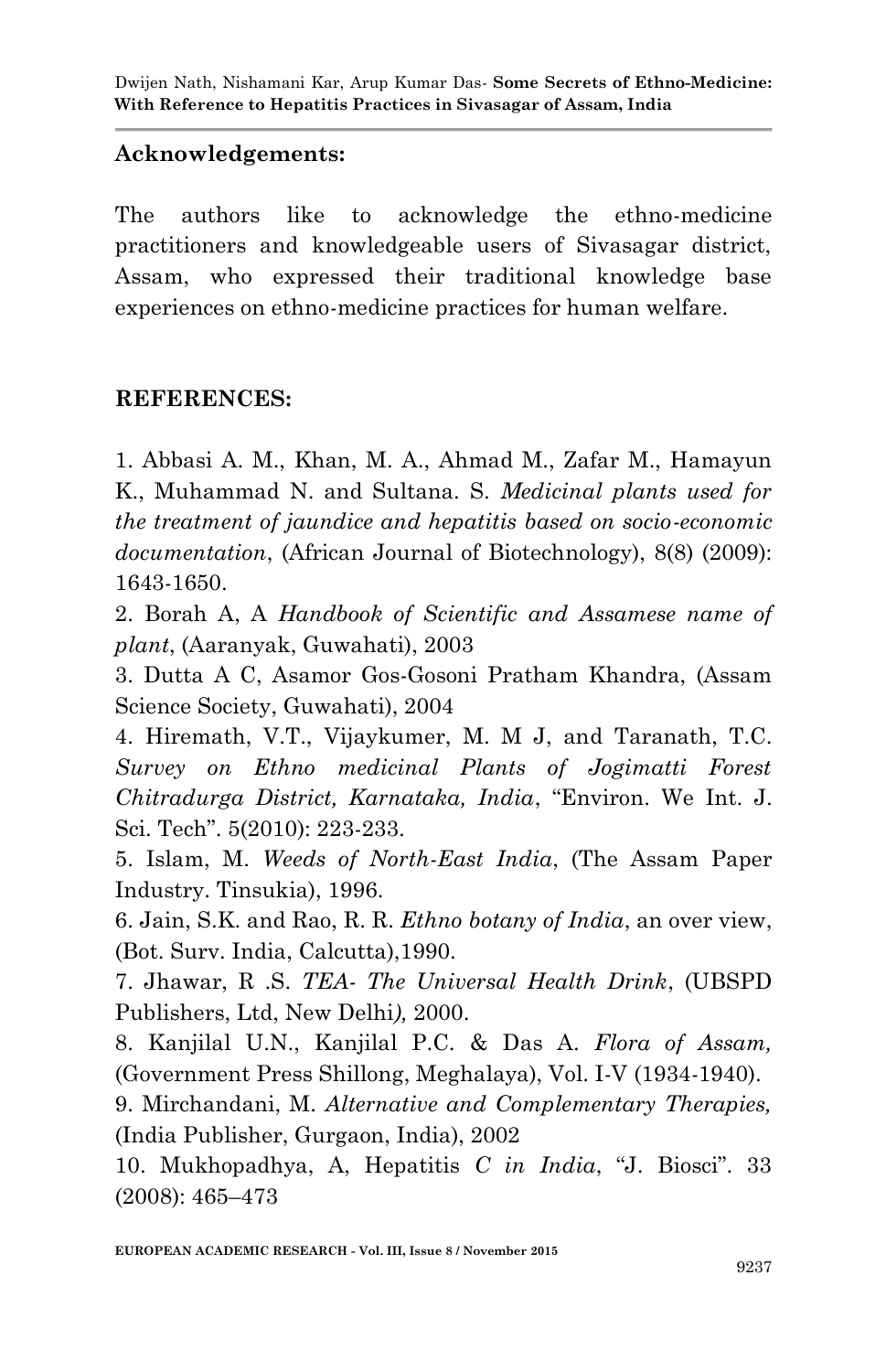11. Nath, D. A study of edible herbs and hepatitis treatment in Sivasagar district of Assam, The Deccan Geographer, 49(1), (2011) 105-113.

12. Rai P.K. and Lalramnghinglova H. Ethno *medicinal Plants of India with Special Reference to an Indo-Burma Hotspot Region: An overview*, (Ethno-Botany Research & Applications), 9 (2011): 79-420.

13. Rajlaxmi Rana N, Goswami P, and Subhedar S. *Ethnobotany and literature survey of hepatoprotective herbal drugs*, "Int. J. of Drug Discovery & Herbal Research", 1(2) (2011): 65-73

14. Shankar D. *Field Tested Participatory Methodology for Rapid Assessment of the Community's Therapeutic Use of Medicinal Plants*, (Workshop, proceedings, Approaches towards Evaluation of Medicinal Plants prior to Clinical Trials, org. by The Foundation for Medical Research, Mumbai, India), 2006: 10-13

15. WHO-Annual Report, 2011

**Fig-1: Few Recorded Hepato-Protective Ethno-Medicinal Medicinal Plants of the Study Area.***Source:* **Sample Community Villages (2013- 2015)**











 *Abroma angusta* L. L.f *Alternanthera sessiles* L. *Amaranthus spinnosus* L.



 *Amaranthus viridis* L. *Carica papaya* L. *Chenopodium album* L.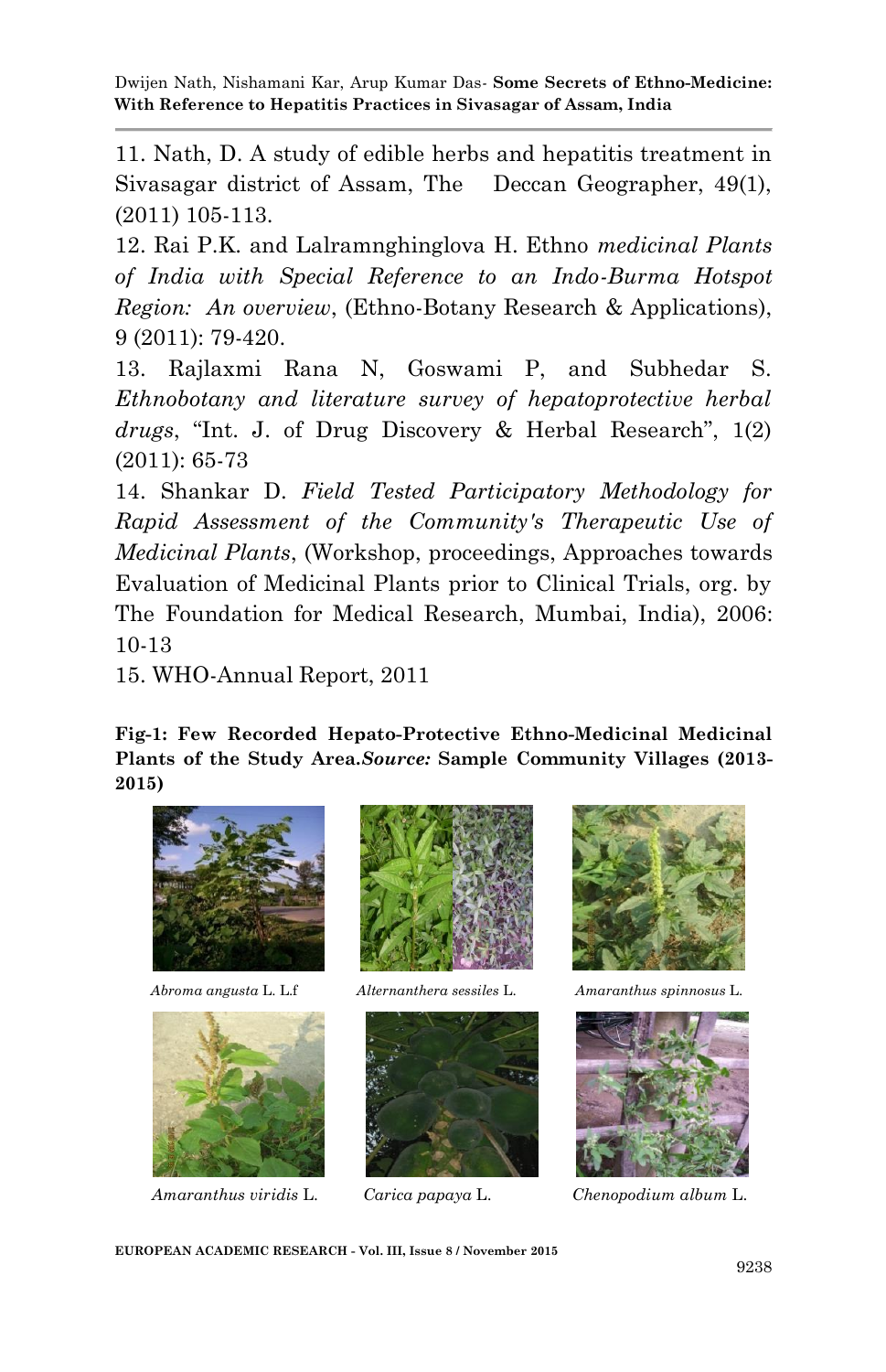

 *Cotsus specious* (Koenig.) Smith *Colocasia esculenta* Schoot. *Drymaria cordeta* Nees.











 *Impatiens glandulifera* Royle *Paederia scandens* (Lour.)Merr. *Phyllanthus fraternus* Webster.





 *Euphorbia nerifolia* L *Hydrocotyle asiatica* L. *Hedyotis corymbosa* (L.) Lamk







 *Sida rhombifolia* L. *Tinospora crispa* (L.) Hook. f.Th *Tinospora cordifolai* (Willd)



### **Table-1: Enumeration of Recorded Hepato-protective Ethnomedicinal Plants**.

| Sl. | Botanical Name, Family, Vernacular | Parts and Product used in  | Parts<br>and    |
|-----|------------------------------------|----------------------------|-----------------|
| No. | name, Habits& Relative Abundance   | Medicinal Supplement forms | Product used In |
|     | of the Plant                       |                            | Therapeutic     |
|     |                                    |                            | Drug forms      |
|     | Alternanthera sessiles L.          | Twigs of plant             | Roots<br>and    |
|     | Amaranthaceae                      |                            | Leaves          |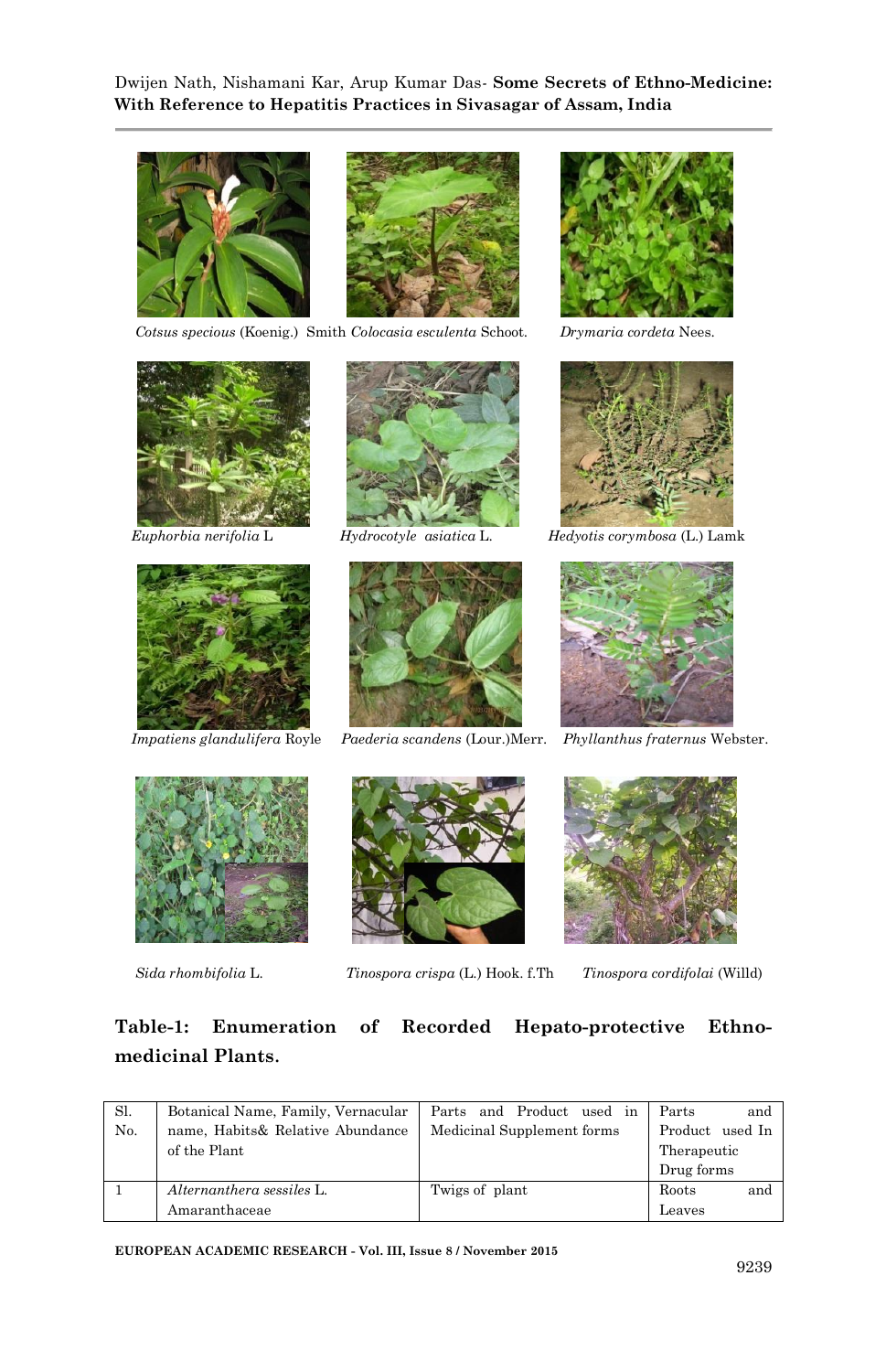|                | Matikaduri<br>H, F, N                                                      |                      |                |
|----------------|----------------------------------------------------------------------------|----------------------|----------------|
| $\overline{2}$ | Amaranthus spinnosus L.<br>Amaranthaceae<br>Hatikhutara<br>H, F, N, Th     | young plant          | Roots          |
| 3              | Amaranthus viridis L.<br>Amaranthaceae<br>Jatikhutara<br>H, F, N&Cu        | Twigs, young plant   | Leaves         |
| 4              | Asperagus racemosus Willd<br>Lillaceae<br>Satamul<br>Cl, O,Th, N&Cu        | Not used             | Modified roots |
| 5              | Averrhoa carambola L.<br>Averrhoaceae<br>Kordoi<br>T, O, Cu                | Fruits               | Fruits         |
| 6              | Banincasia hispida(Thunb) Cogn.<br>Cucurbitaceae<br>Salkumura<br>Cl, F,Cu  | Fruits               | Fruits         |
| 7              | Cajanus cajan Mill.<br>Papilionaceae<br>Roharmah<br>Sh, F, N&Cu            | Not used             | Leaves         |
| 8              | Carica papaya L<br>Caricacaceae<br>Omita<br>Sh, F, Cu                      | Raw Fruit            | Not used       |
| 9              | Chenopodium album L.<br>Chenopdiaceae<br>Jilmil Sag<br>H, F, N&Cu          | Twigs of young plant | Not used       |
| 10             | Cotsus specious (Koen.)Smith<br>Costaceae<br>Jhomlakhuti<br>H., O, Th N&Cu | Fruits               | Root           |
| 11             | Cocos nucifera L.<br>Arecaceae<br>Narikol<br>T,F,Cu                        | Coconut water        | Not used       |
| $12\,$         | Colocasia esculenta Schoot.<br>Arceae<br>Kolakosu<br>H, F, N               | Young Leaves         | Not used       |
| 13             | Cynodon daotylon Pers.<br>Poaceae<br>Duboribon                             | Not used             | Whole plant    |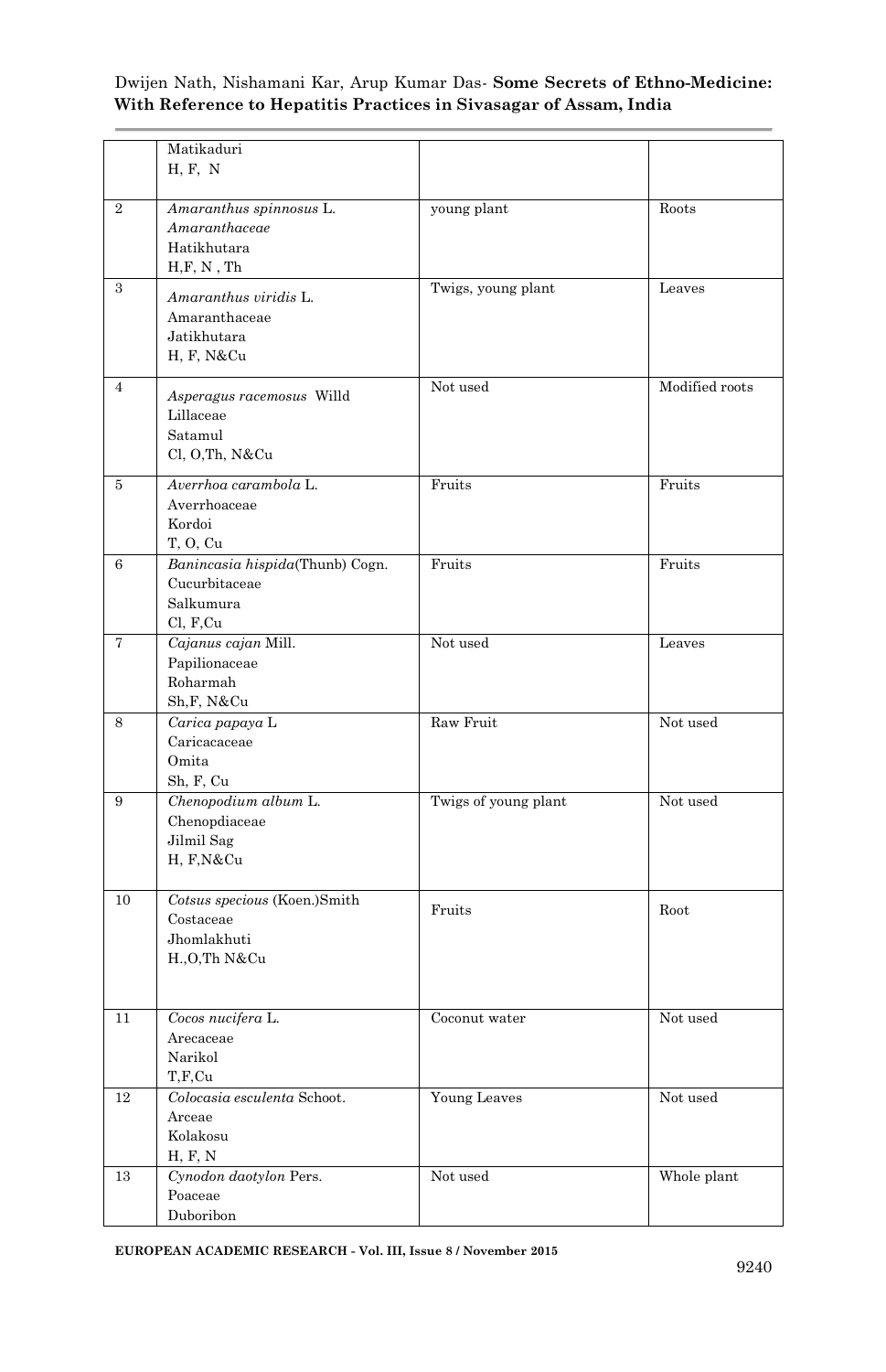|    | H, F, N                                     |                             |                           |
|----|---------------------------------------------|-----------------------------|---------------------------|
| 14 | Drymaria cordeta Nees.                      | Whole plant                 | Whole plant               |
|    | Convolvulaceae                              |                             |                           |
|    | Laijabori                                   |                             |                           |
|    | H, F, N                                     |                             |                           |
|    |                                             |                             |                           |
| 15 | Garcinia morell (Gaertn.) Desv.             | Ripen fruits                | Bark<br>and<br>$\rm{dry}$ |
|    | Clusiaceae                                  |                             | fruits                    |
|    | Kusithekara                                 |                             |                           |
|    |                                             |                             |                           |
|    | ST, N&Cu, O, Th                             |                             |                           |
| 16 | Hedyotis diffusa Roxb.                      | Whole plant                 | Whole plant               |
|    | Rubiaceae                                   |                             |                           |
|    | Bonjaluk                                    |                             |                           |
|    | H, F, N, Th                                 |                             |                           |
|    |                                             |                             |                           |
| 17 | Hydrocotyle asiatica L.                     | Whole plant                 | Whole plant               |
|    | Apiaceae                                    |                             |                           |
|    | Bormanimuni                                 |                             |                           |
| 18 | H, F, N<br>Hydrocotyle sibthorpioides Lamk. | Whole plant                 | Whole plant               |
|    | Apiaceae                                    |                             |                           |
|    |                                             |                             |                           |
|    | Sorumanimuni                                |                             |                           |
|    | H, F, N<br>Houttuynia cordata Thunb.        |                             | Not used                  |
| 19 |                                             | Leaves                      |                           |
|    | Saururaceae                                 |                             |                           |
|    | Mosondoi                                    |                             |                           |
|    | H, O, Cu, Th                                |                             |                           |
| 20 | Manihot esculenta Crantz.                   | <b>Bulbs</b>                | <b>Bulbs</b>              |
|    | Euphorbiaceae                               |                             |                           |
|    | Simalu alu                                  |                             |                           |
|    | Sh, N&Cu, O,Th                              |                             |                           |
|    |                                             |                             |                           |
| 21 | Musa balbisiana Colla.                      | Ripen fruit and young plant | Young plant               |
|    | $(=M.$ sapientum var.                       |                             |                           |
|    | Pruinosa King. Ex Cowan)                    |                             |                           |
|    | Musacea                                     |                             |                           |
|    | Bhim kol                                    |                             |                           |
|    | H, F, Cu                                    |                             |                           |
| 22 | Musa velutinaWendl. & Drude.                |                             |                           |
|    | Musaceae                                    | Ripen fruit and young plant | Young plant               |
|    | Malbhug kol                                 |                             |                           |
|    | H, O, Cu                                    |                             |                           |
|    |                                             |                             |                           |
| 23 | Oxalis corriculata L.                       | Whole plant                 | Whole plant               |
|    | Oxalidaceae                                 |                             |                           |
|    | Sorutengashi                                |                             |                           |
|    | H, O, Th                                    |                             |                           |
|    |                                             |                             |                           |
| 24 | Oxalis corymbosa L.                         | Whole plant                 | Whole plant               |
|    | Oxalidaceae                                 |                             |                           |
|    | Bortengashi                                 |                             |                           |
|    | $\rm H,O,\ N\ ,\rm Th$                      |                             |                           |
| 25 | Paederia scandens(Lour.) Merr.              | Stem with leaves and roots  | Not used                  |
|    | $(=Pfoetida L.)$                            |                             |                           |
|    |                                             |                             |                           |